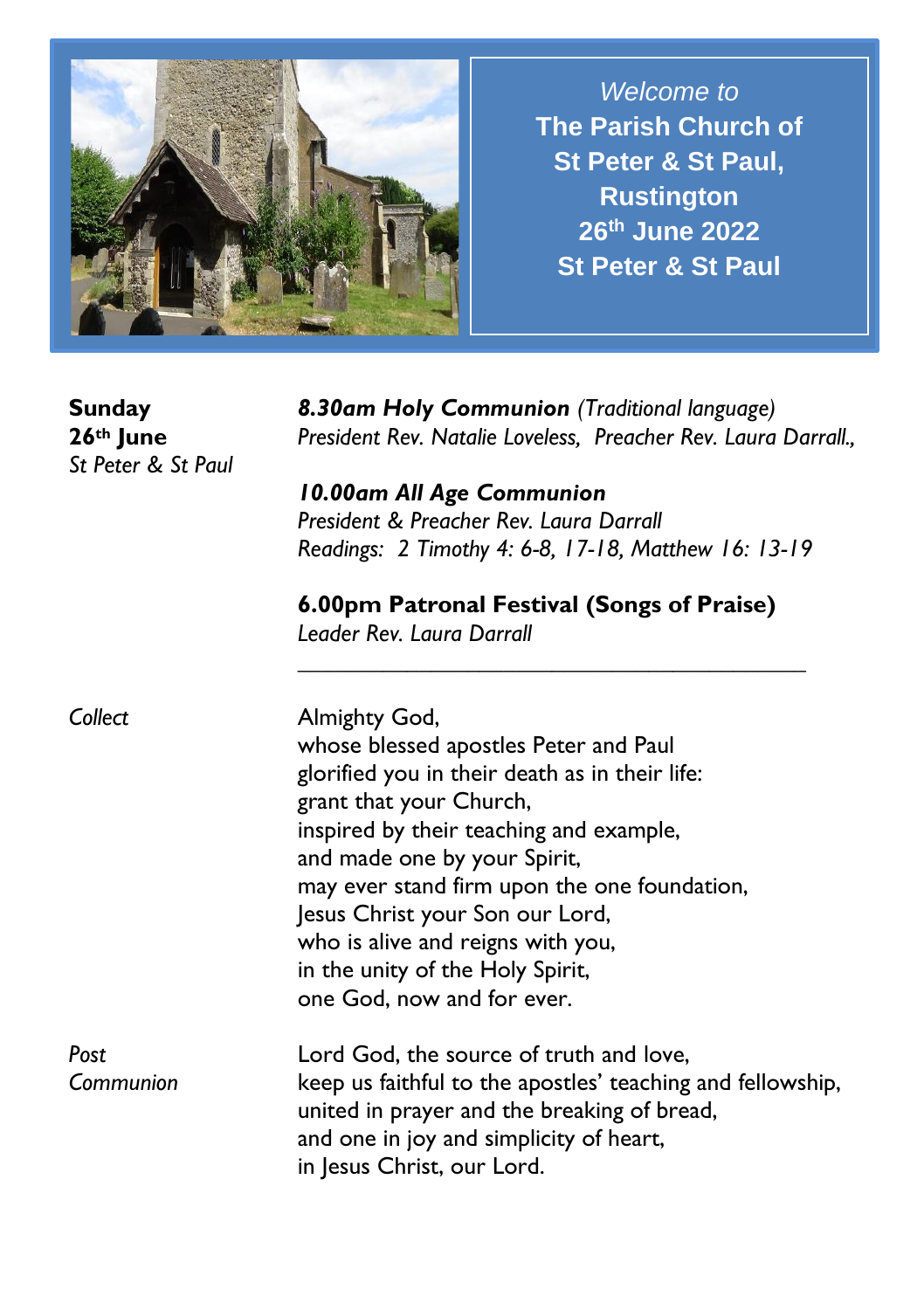## *\*\*\*WHAT'S ON! \*\*\**

| Sun 26th June                                | 9.50am Rocks Sunday Club                                                                                                                 |
|----------------------------------------------|------------------------------------------------------------------------------------------------------------------------------------------|
| Sun 26th June                                | 6.00pm Patronal Festival (Songs of Praise)                                                                                               |
| Mon 27th June                                | 9.30am Parish Prayer Time in the Church                                                                                                  |
| Tues 28th June                               | 12.30pm Noah's Ark                                                                                                                       |
| Tues 28th June                               | 4.30pm Bolders                                                                                                                           |
| Weds 29th June                               | <b>10am-12.15pm</b> Coffee Break (Church Hall)                                                                                           |
| Weds 29th June                               | <b>II.00am Holy Communion.</b><br>President and Preacher Rev. Laura Darrall<br>Readings: Acts 12.1-11, Psalm 125, Matthew 16.13-19       |
| Weds 29th June                               | 10.00am to 12 noon Pantry (Church Hall)                                                                                                  |
| Weds 29th June                               | 7.00pm - Confirmation & Christian refresher course                                                                                       |
| Fri 1st July                                 | 7.00pm Music Group                                                                                                                       |
| Sunday 3rd July<br><b>Thomas the Apostle</b> | 8.30am Holy Communion (Traditional language)<br>President Rev. Natalie Loveless, Preacher Rev. Pat Brooks.                               |
| Sunday 3rd July<br>Thomas the Apostle        | 10.00am All Age Communion<br>President Rev. Laura Darrall, Preacher Rev. Natalie Loveless<br>Readings: Ephesians 2.19-end, John 20.24-29 |
| Sunday 3rd July<br>Thomas the Apostle        | <b>11.45 Holy Communion</b><br>President Rev. Natalie Loveless, Preacher Rev. Pat Brooks                                                 |

**Private Prayer**: The church will open for private prayer on Monday, Tuesday, Thursday, Friday & Saturday between 10.30am – 12 noon.

Parish Prayer Time (PPT) will meet in the Church on Monday mornings at 9.30am, (following Morning Prayer). Parish Prayer Time lasts about 40 mins and usually starts with a shared scripture passage or words of encouragement to lead us into prayer for the Parish, the world and individuals who have requested our prayers.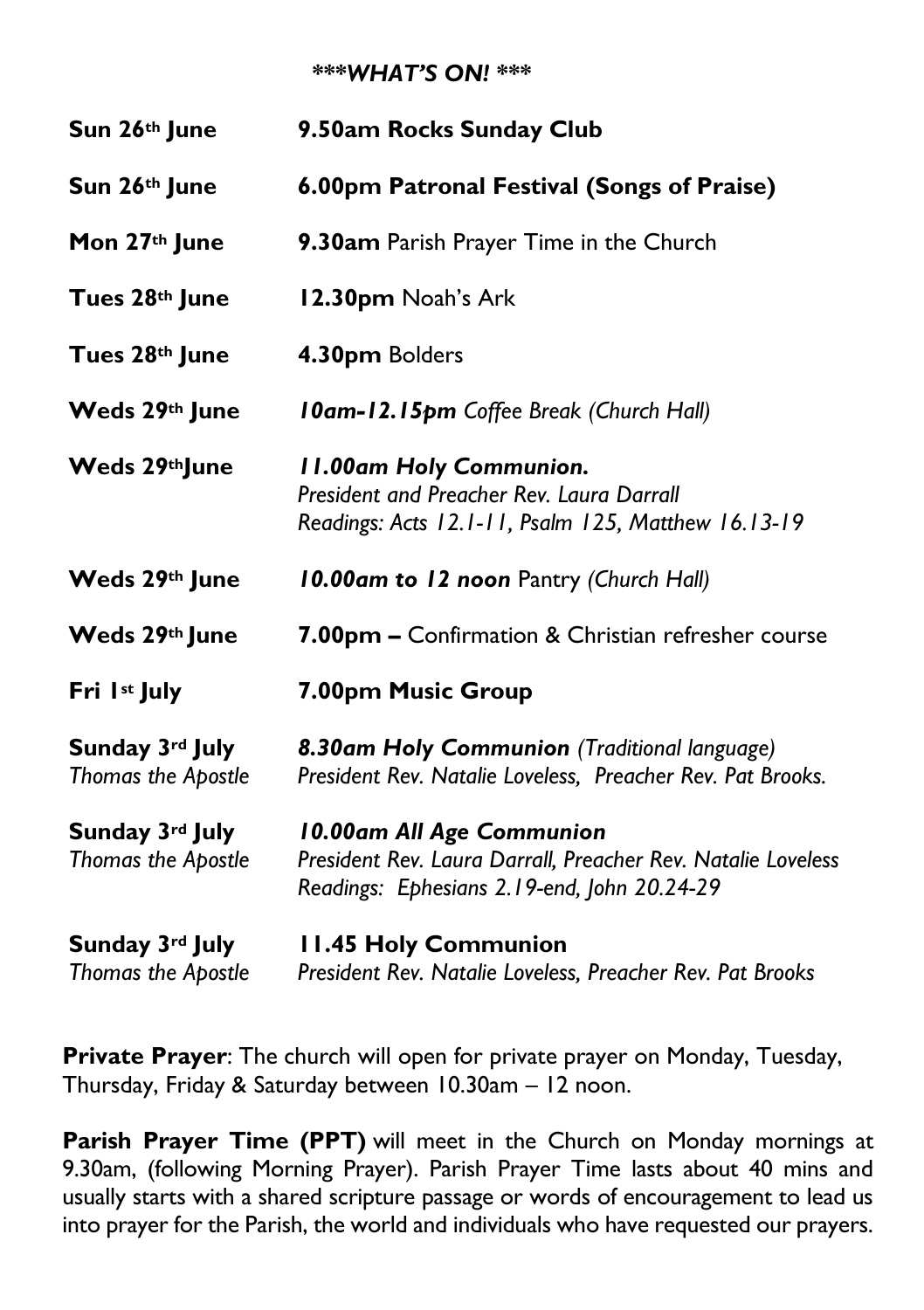**Morning Prayer**: 9.00am Morning Prayer – Tuesday, Wednesday, & Thursday. Wednesday also on Zoom.

**Years Mind**: Anita Alexander (28/06/06), Wyn Henstridge (02/07)

**Please remember in your prayers:** Abigail, Jake Watkins, Janet Hutchings, Colin Thornton, Jenny Silver, Juliet, Diana Holbourn, Luke Smith, Estelle Price, John Hartley, Laura Fletcher, Nick Russell, and John Harding.

## **R.I.P: Audrey Windsor, Gregg Ambrose, Joyce Lemon.**

Funeral of Audrey Winsor: Funeral on will be on Monday 4th July 2022 Ipm in Church. All are welcome to go and to Angmering Manor afterwards. Please RSVP, if possible (for numbers purposes), to Audrey's daughter. Sue Docherty [docherty.sue@gmail.com.](mailto:docherty.sue@gmail.com)

**John Harding:** If you wish to visit John Harding in hospital, please would you contact Glyn Mathias first as he is coordinating a rota with John's family. 01903 859191.

**Footsteps:** Our **July** walk will take place **on Saturday 2nd**, meeting at **10.20 in the car park on High Street, Angmering** (just beyond the Spotted Cow). The walk is about **4 miles** with some hills. For more details contact *Catherine Gleadow.*

**Congratulations:** to Bundy Collins, a member of our church family, who celebrated her **100th birthday** on Midsummer Day, Friday, June 24th.

**Christian Aid Week Collection 2022:** The total collected from Christian Aid Week envelopes was £373.00. Many thanks to everyone who contributed this year and to those who donated online. *Christine Roberts*

**Pantry Update:** This week, for the first time, your Pantry helped over 50 families that visited us on Wednesday. Your support helped ensure that all could reduce their food bills by taking up to ten items. If you can help us this week, we are out of stock of small boxes of tea, coffee, cereals, pasta sauce, squash, and baked beans. Any green fingered gardeners who have surplus crops of fruit or vegetables - we love fresh food in the Pantry! Many thanks. *Charlie*

## **Confirmation and Christian basics refresher:**

On Sunday 17<sup>th</sup> July at 10am Bishop Ruth will be coming to our church for a Confirmation service.